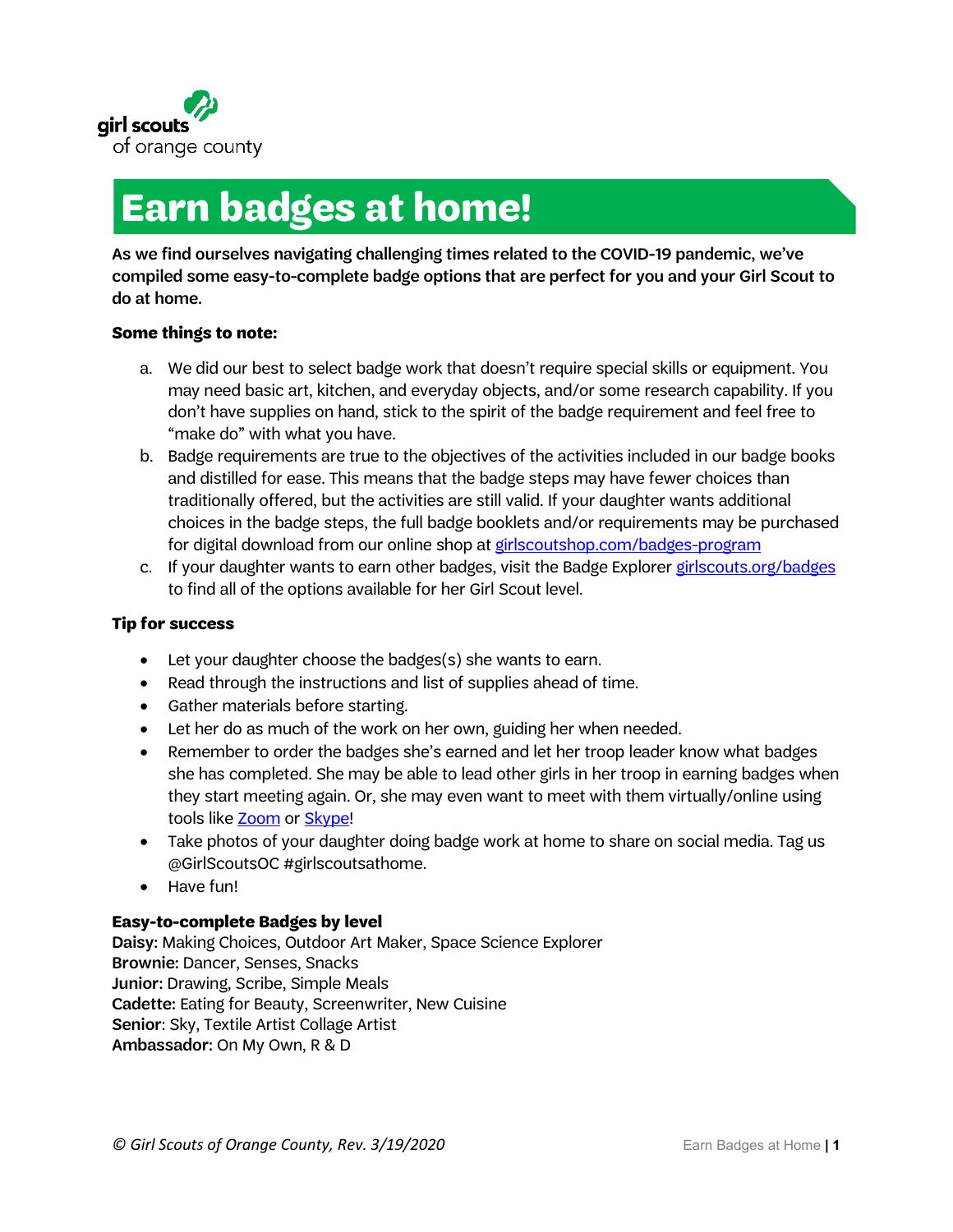# **DAISY – Making Choices**



What's needed: paper, pen or pencil, community information

Steps:

- 1. Find the difference between needs and wants. Take a piece of paper and draw a line down the middle. On one side, write "WANT" and on the other side write "NEED." With your parent or guardian, walk around the house and talk about the things you use and eat regularly. Put the name of these items in either the "WANT" list or the "NEED" list.
- 2. Decide on something you really want, like a new toy, piece of clothing or technology. Set a goal to save enough money for it. Have an adult help you find out how much the item costs. Work with your parents to determine a way for you to save money for the item. Options might include doing chores, saving gift money, or selling something you make (like homemade crafts).
- 3. Help others with what they need and want. Talk to your parents about the types of things people need and want. Discover together what a group or individual needs or wants (like a food pantry that needs food or an animal shelter that wants dog toys). Discuss ways for you and your family to help provide for one of the groups.

**GET THIS BADGE** 

### **Daisy - Outdoor Art Maker**



What's needed: art supplies, lemon juice, optional video of the outdoors

Steps:

- 1. See the Colors of Nature Go or look outside (or find a photograph of the outdoors) and paint a picture of an outdoor scene. When your painting dries, add several drops of lemon juice. Notice how the look of your painting changes.
- 2. Hear the sounds of nature Go outdoors and listen. Then, write down the types of sounds and what you think is making them. If you can't go outside, ask a parent to find a video you can watch and listen to complete this step. Then, make up a silly song or poem about one of the sounds you heard.
- 3. Share your outdoor art Make a "Leave No Trace" picture. "Leave No Trace" means that you are helping to protect nature. Draw or paint a picture of yourself helping the environment in a way you choose. Share your picture with your family and tell them why you think it's important.

**GET THIS BADGE** 

*©* **Girl Scouts of Orange County, Rev. 3/19/2020 Earn Badges at Home | 2**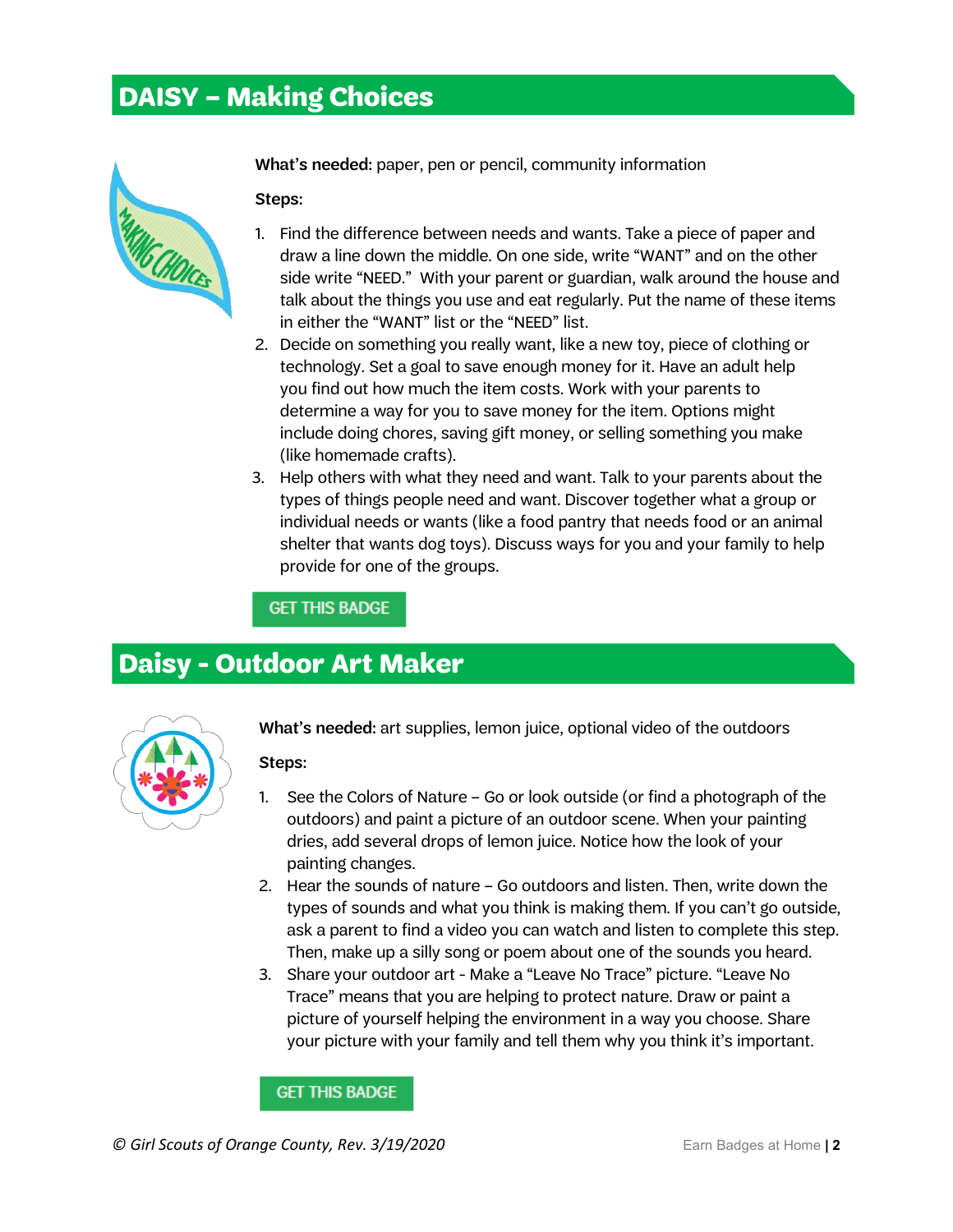### **Daisy - Space Science Explorer**



What's needed: art supplies

Steps:

- 1. Explore the Sun Make a day sky book. Go outside and look at the sky three times during the same day. For example, you can do so after breakfast, after lunch, and near dinnertime. *Do not look directly at the sun!* Record or draw what you see. Talk about what you see with your family.
- 2. Observe the Moon. Make a moon sky book to record what you see. Go outside with an adult three times and look at the moon. You can do it three different times during one day or night, or three days or nights in a row at the same time. Before going outside, make a prediction (guess) for what you think the moon will look like. Then, go outside and draw what you see.
- 3. Meet the Stars A telescope is a tool that scientists use to study the stars by making distant things seem brighter and bigger. Make a pretend telescope by decorating a toilet paper tube or rolled-up piece of construction paper. (You can even paint stars on it!) Then, take your "telescope" outside on a clear night, with an adult, and look through it at the stars as you use your creativity to pretend that you're a NASA scientist.

### **GET THIS BADGE**

### **Brownie - Dancer**



What's needed: music, computer, smart phone, or other source to listen to music and/or watch dance moves (or a family member who knows specific dance moves). Optional: smart phone or camera to video your dance.

#### Steps:

- 1. Warm up and get moving Move like your favorite animal and add music. Try to get your whole body warmed up.
- 2. Try a new dance Watch a movie, TV show, or have a family member teach you a new dance or exercise dance (like Jazzercise or Zumba).
- 3. Take to the floor like a dancer Dancers often have to show emotion. Use your hands and face to show feelings like sadness, happiness, excitement. Add your hand and face motions to dance moves.
- 4. Using what you've learned, make up a dance to tell a story.
- 5. Show your moves Perform your dance for your family, and if someone has the ability, video it so you can share it with your Girl Scout sisters.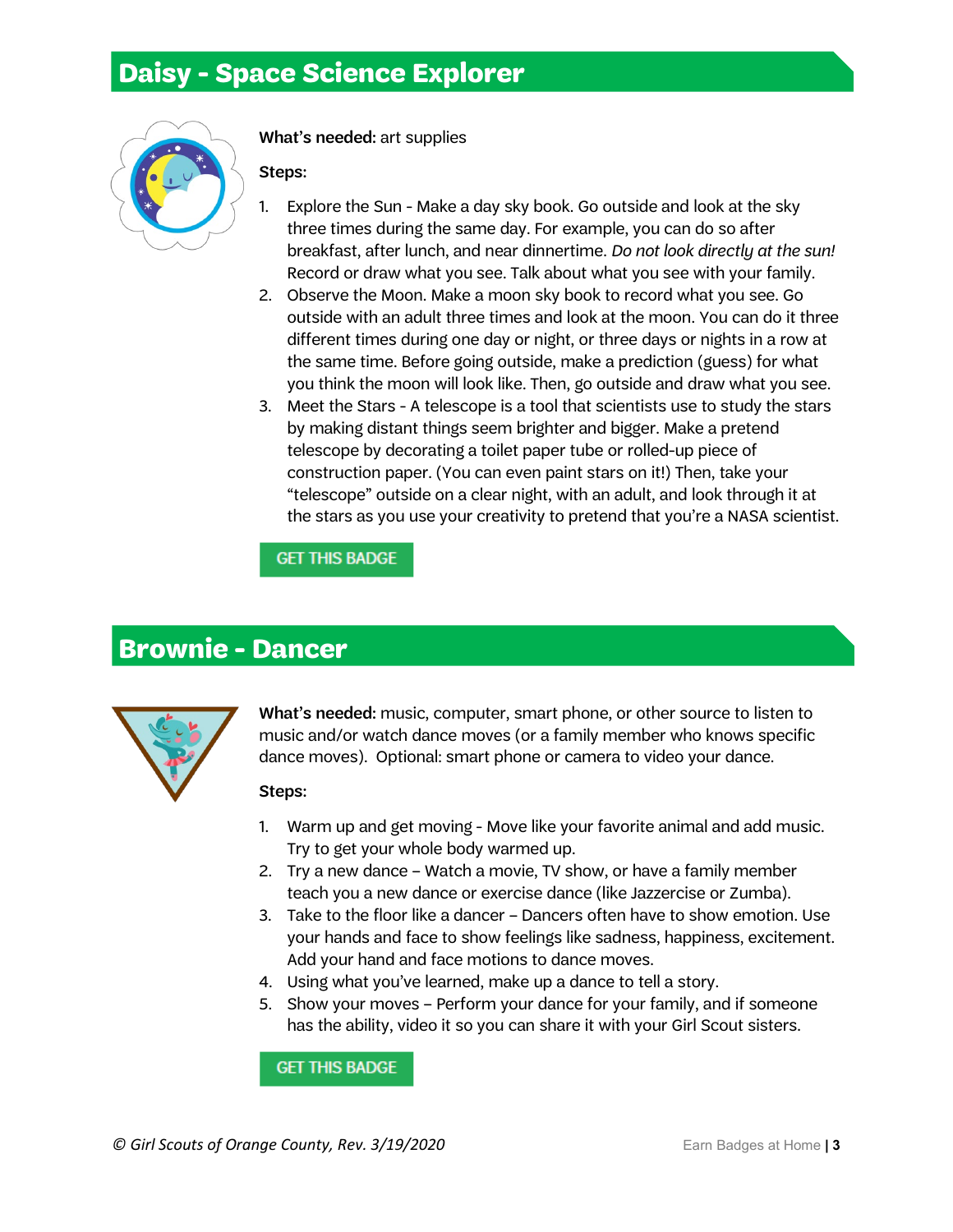## **Brownie - Senses**



What's needed: 10 small items\*, a tray, cloth, paper and pencils or crayons, three types of cheese, fruit or other food that is similar\*, paper, glue, a few assorted small textured items (sandpaper, glitter, etc.), and several food items from the kitchen that your Girl Scout can taste (at least one each of salty, sweet, sour and bitter) *\*Items should be collected by an adult or older sibling so your Girl Scout doesn't see them. Read through the steps for more information.*

#### Steps:

- 1. Look around Play "Kim's game." Have an adult or sibling put 10 items on a tray and cover them with a cloth. Take the cloth off the tray and look at the items for 10 seconds. List as many items as you can remember. Check yourself. This game has been popular with Girl Scouts for nearly 100 years!
- 2. Listen to the world Listen for sounds outside (no peeking out a window). Draw pictures of what might be making the sounds. Look outside and see if you are right.
- 3. Put your nose to work Put on a blindfold and smell the three foods your parent collected. Guess-- and if you want, taste the food two times – once regularly and once while holding your nose to see if the food tastes the same as when you could smell.
- 4. Take a taste test Go in the kitchen with your parent or another adult and find one food that is salty, one that is sweet, one that is bitter, and one that is sour.
- 5. Touch and feel Make a poster of textures using a variety of household items like sandpaper, fabric, yarn, etc. Try to get as many textures on your poster as possible (rough, smooth, soft, hard, squishy, hairy, bumpy, etc.) Blindfold your family members and ask them to identify the textures.

**GET THIS BADGE** 

# **Brownie - Snacks**



What's needed: assorted vegetables, cookie (or other sweet snack) recipe and ingredients, assorted "healthy" snack ingredients (nuts, fruit, etc.), string. Optional: blender or food processor, smart phone or camera.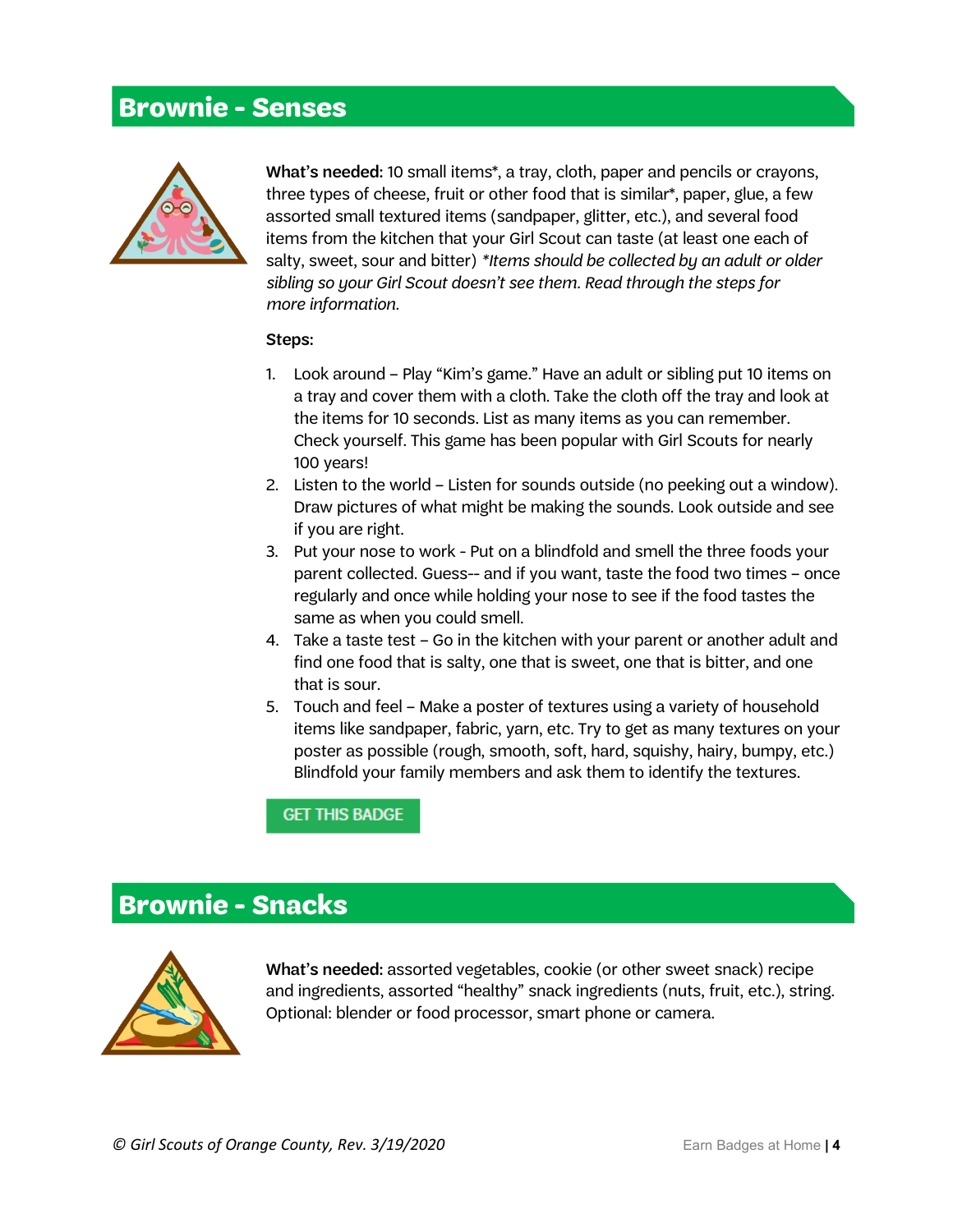#### Steps:

- 1. Jump into the world of snacks and discover what's in that snack Go on a scavenger hunt in your kitchen and find three packaged snacks. Look at the list of ingredients on each. Find ingredients you don't recognize and team up with an adult to figure out what they are and if they are good for you.
- 2. Make a savory snack Make veggies into art. Use veggies and savory (not sweet) snacks to make a face, animal, scene, or other "art" on a plate. Be sure to ask an adult to help with any cutting! Take a picture of your plate to share with your Girl Scout sisters the next time you meet.
- 3. Try a sweet snack Make cookies or another sweet snack from a family or favorite recipe, but add your own twist! For example, swap out the chocolate chips for raisins in your chocolate chip cookie recipe.
- 4. Snacks for energy Make an energy snack into jewelry. For example, string pretzels and licorice together to make a necklace, or put fruit on a stick to make a magic wand.
- 5. Slurp a snack Create a drinkable snack (with an adult's help) using ingredients of your choice and a blender or food processor. If you don't have a blender or food processor, mix liquid ingredients together and find a blend that is both tasty and good for you. Keep a record of what ingredients tasted best and make it when your troop meets again.

### **GET THIS BADGE**

### **Junior - Drawing**



What's needed: assorted paper, assortment of black, grey, and colored pens, pencils, crayons, pastels, optional – a computer or art book to look up techniques.

- 1. Experiment with different materials Choose a still life (an object that doesn't move, like a bowl of fruit or a vase) and draw it three times using different materials – once in black and white, once in color, and once with another material like crayon in place of a pencil, or pencil in place of pen.
- 2. Learn how to add shading Use hatching and crosshatching to shade a face drawing. Draw a face and then add hatching (drawing lines close together) and/or crosshatching (making a grid with lines) to show shadows.
- 3. Get some perspective Take a bug's eye view. Draw an object as if you were a bug looking at it. Fill your paper, since a bug would see everything as super huge.
- 4. Use your imagination like a graphic artist Make up a cartoon character and draw it. For more fun, draw a comic strip starring your character.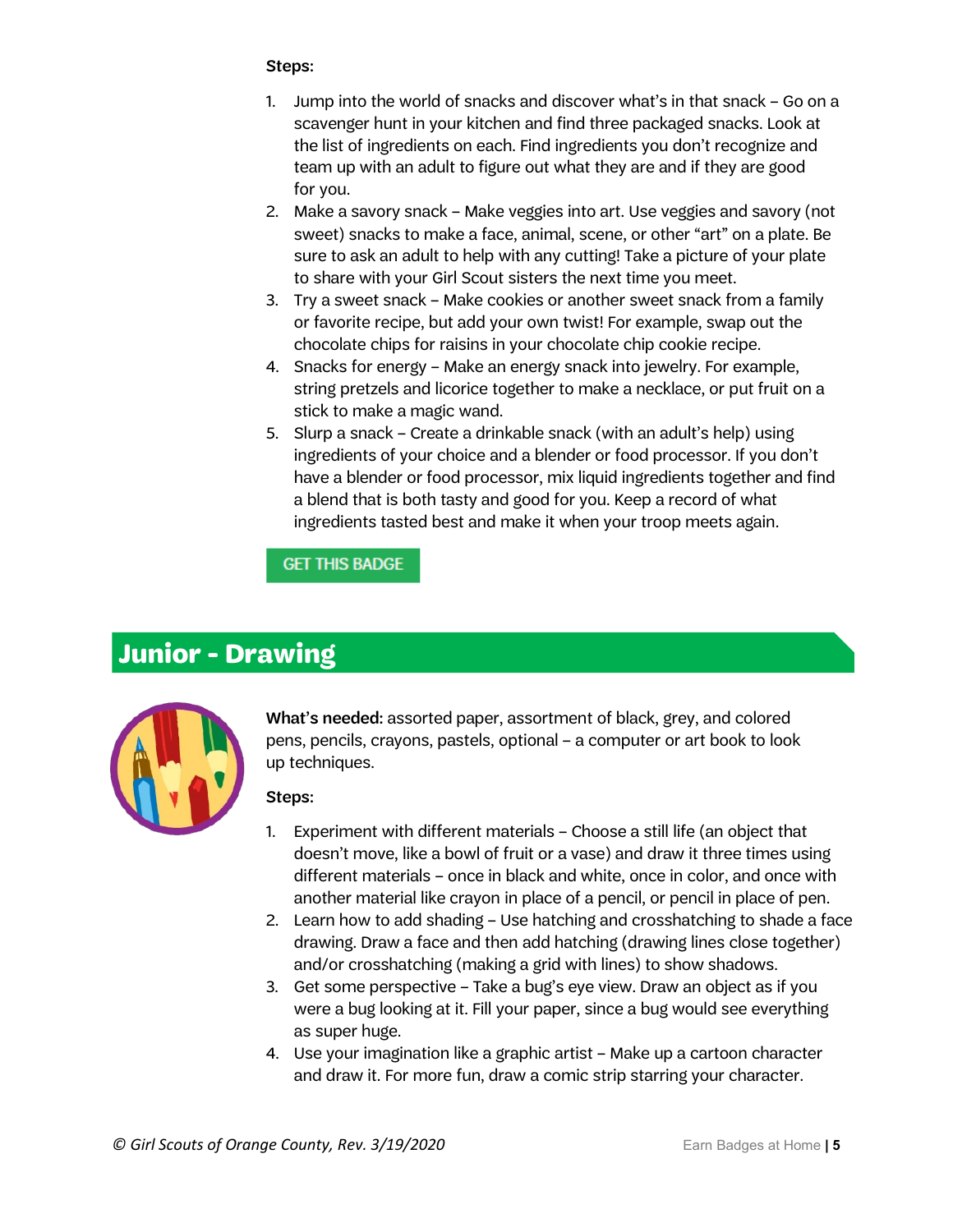5. Make your masterpiece – and show it off! Host an art gallery party for your family. Hang your art up in a room and get your family to look at it. Make time to talk about your drawings and answer questions like a true artist.

**GET THIS BADGE** 

# **Junior - Scribe**



What's needed: paper, pencil or pen, and computer/smart phone/tablet.

Steps:

- 1. Start with a poem Write a poem of your choice. If you are able, do a little research and decide what type of poem you want to write – haiku, limerick, sonnet, free-verse, etc.
- 2. Create a short story Write a short story using these three questions as a starting point: Who are the characters? What's happening? Where are they?
- 3. Use words to share who you are Chances are you're doing this because your school is closed or you are home sick. Write an autobiographical story about what's happening in your life right now.
- 4. Write an article an interview article. Talk to a family member or friend about a specific event or themselves. Once you've completed your interview, write an article using their answers.
- 5. Tell the world what you think animal, place or book. Write an essay (from your point of view) about your favorite animal, a place you've visited or want to visit, or your favorite book. Be sure to include five facts.

### **GET THIS BADGE**

# **Junior - Simple Meals**



What's needed: Smart phone/video/television, meal prep ingredients for breakfast, lunch or dinner, and dessert. *Be sure to have adult supervision when using knives and equipment!*

- 1. Step up your skills with a pro Watch a video or food show starring a real chef that includes techniques, information and/or demonstrations. For steps 2, 3, and 4, use recipes and ingredients you already have.
- 2. Whip up a great breakfast.
- 3. Fix a healthy lunch or dinner.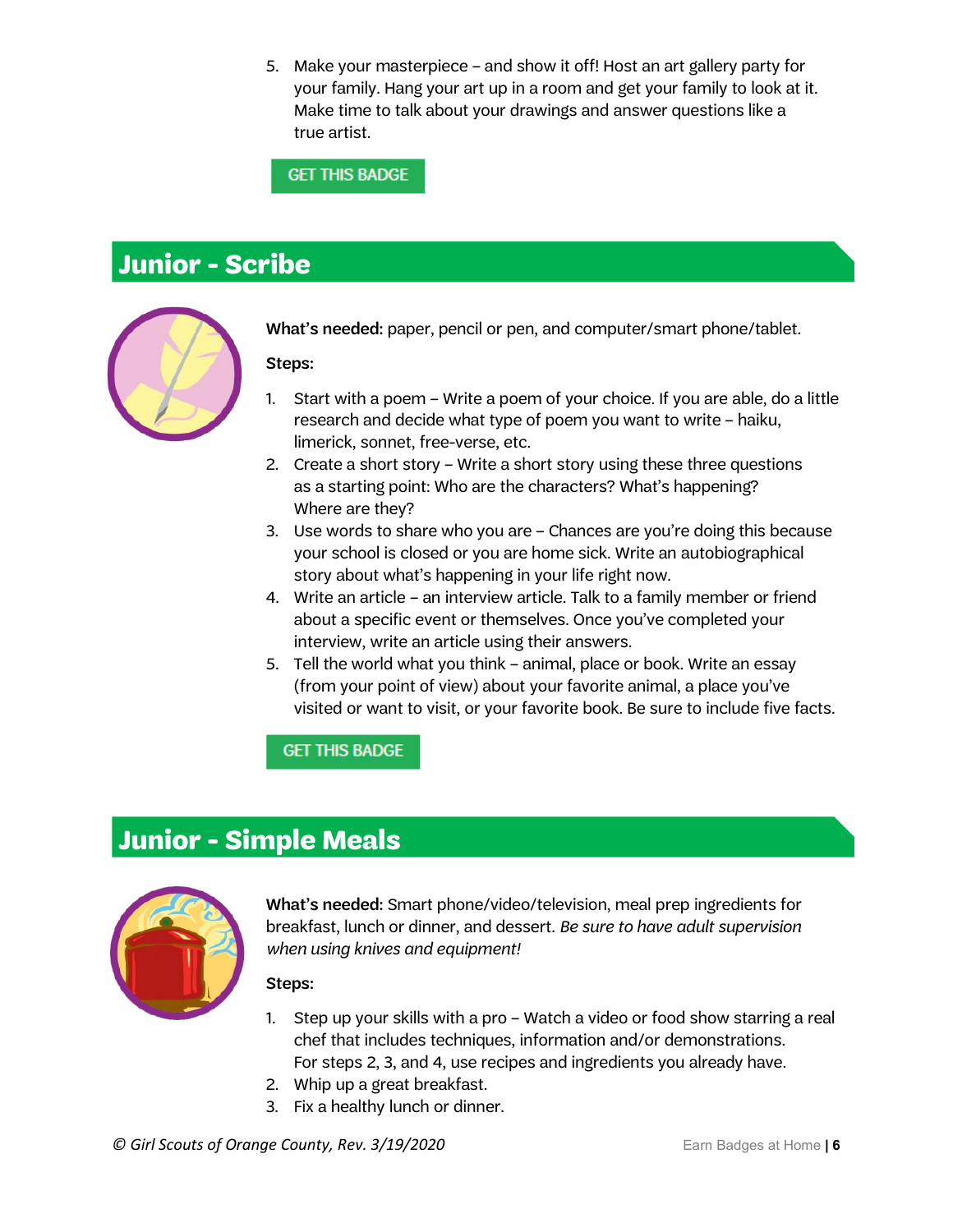- 4. Create a delicious dessert.
- 5. Create a meal with three dishes a protein, vegetable, and starch (and dessert if you want). Make sure everything is ready at the same time!

**GET THIS BADGE** 

### **Cadette - Eating for You**



What's needed: internet access and supervision for research, paper, and colored pens or pencils (or a drawing app)

Steps:

- 1. Know how good nutrition helps your body stay healthy Make your own food pyramid. Draw a triangle and divide it according to various food categories (typically, healthier items are on the bottom and less healthy on the top). Go through your kitchen and write in the foods you have on hand in the different sections. Talk with your family about the types of food you have and the ones that might be missing.
- 2. Find out how and what you eat affects your skin Make a Top 10 list of antioxidant-rich foods. See how many you have at home and decide if there are some you want to try.
- 3. Explore how your diet affects your stress level be a chemical detective. Select items from your fridge or pantry and research the ingredients in them to see what types of chemicals are added. Research what the chemicals are used for, if they affect health, and if there is an alternative that is healthier.
- 4. Investigate how what you eat affects your sleep Make an illustrated chart of snooze/lose foods. Research foods that help you sleep and those that keep you awake. Make a chart and post it near your bed. Keep a journal for a week and see if foods you eat work for or against you when it comes to getting a good night's sleep.
- 5. Look at how your diet affects your energy Take a poll of friends and family. Ask them questions about when they feel most energetic and how it relates to what and when they've eaten. Ask yourself the same questions. Make conclusions based on what you find out and then do research to see if you're right.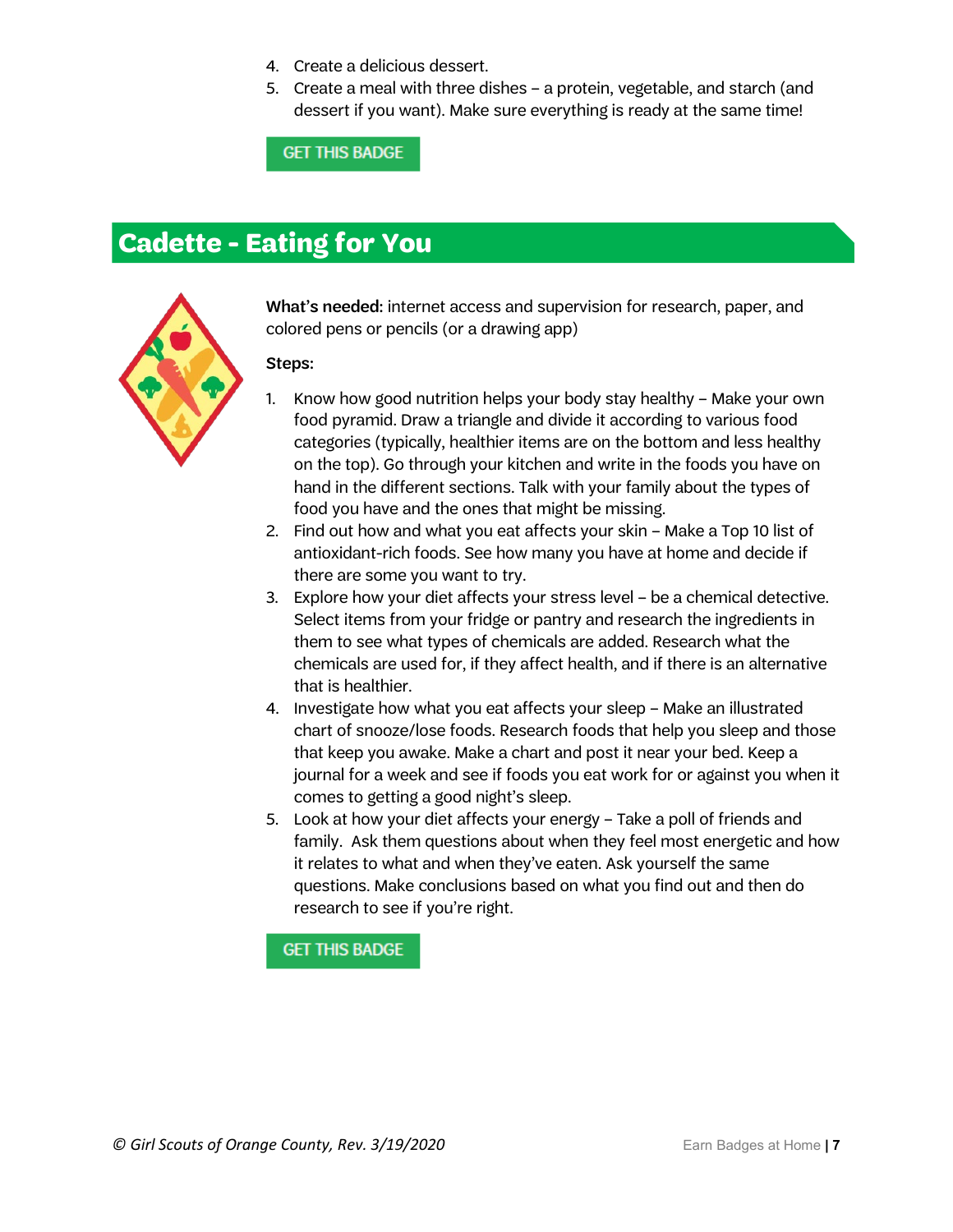### **Cadette - Screenwriter**



What's needed: computer with internet access and supervision for research, pen and paper or word processing application.

Steps:

- 1. Decide what makes a good script good Read two scripts. Look online for scripts of your favorite shows and read them. Or, find samples of scripts in books/articles about screenwriting.
- 2. Come up with an idea for a story Play story maker. Divide at least 24 index cards or slips of paper into two piles, one for characters (coffee barista, storm chaser, parade pooper scooper, aspiring artist, etc.) and one for situations/settings (taking a driving test, meeting a stranger, escaping a burning building, etc.). Write one idea on each card, shuffle, and draw two cards from the character pile and one card from the situations/settings pile and write about that.
- 3. Get to know your characters Using your deck from step 2, develop your character- name them, provide details of their life, decide what the character wants, etc.
- 4. Build the plot Using your deck from step 2, build five plot parts: the background, kickoff incident, lead up, climax, and wrap up. Use a storyboard, grid, or paper to build the plot.
- 5. Write a 12-page script and share it. Write your script and share it with your family, at your next troop meeting, or with friends.

### **GET THIS BADGE**

### **Cadette - New Cuisines**



What's needed: recipes and ingredients to make a variety of dishes. Internet or other research capability.

- 1. Make a dish popular in another country Let a particular ingredient be your tour guide. Look through your kitchen pantry and refrigerator and find an international ingredient. Make a dish using that ingredient.
- 2. Discover a dish from another region of the United States Research and cook a regional specialty that has become a cultural phenomenon. If you don't have the ingredients and can't get to the store, create a wish list of regional foods to try. When you're able to shop and travel, try making your selected dish or try it in its "home."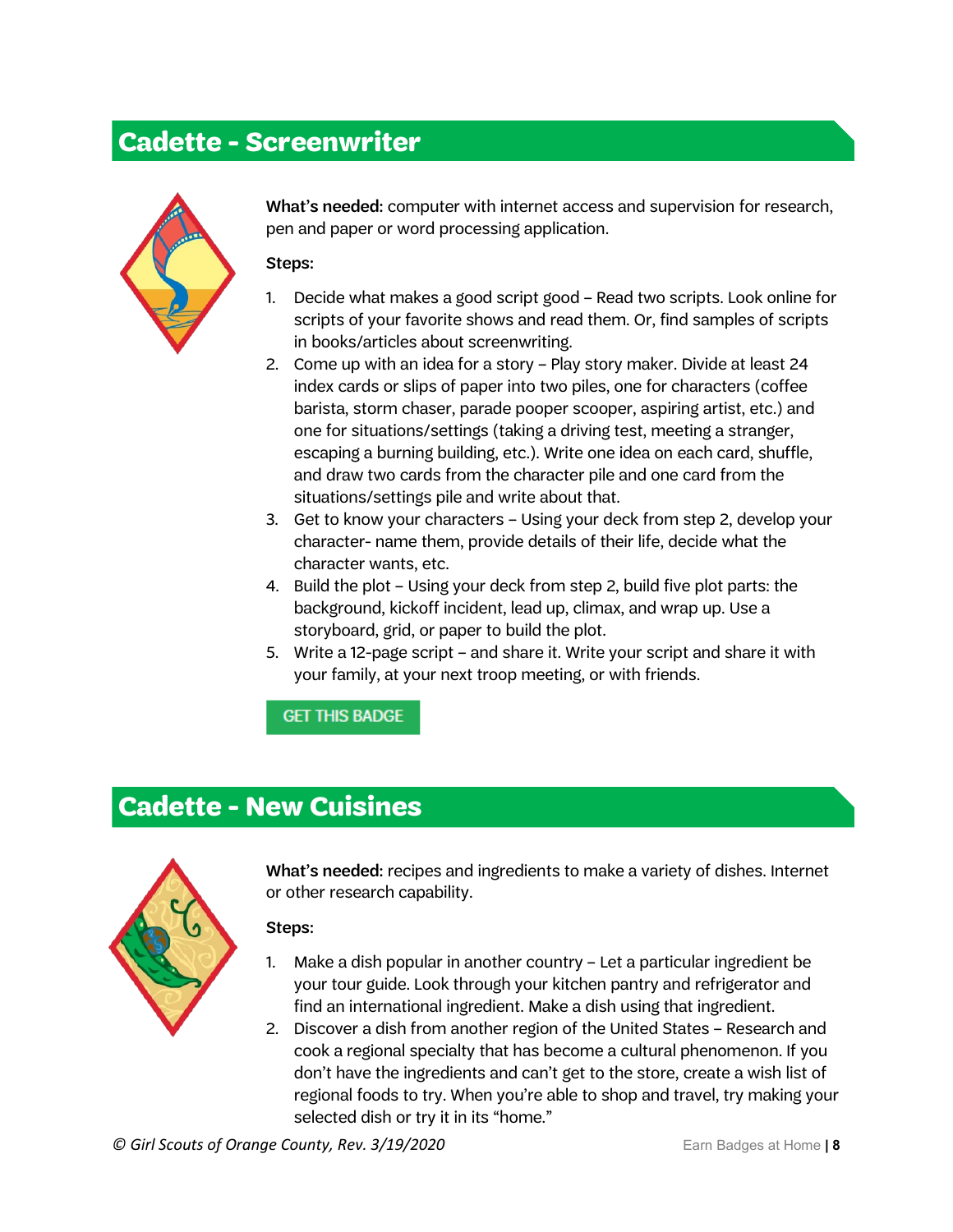- 3. Whip up a dish from another time period Pick a piece of the past that excites you. Research a time period that you're interested in and find a food you'd like to try. If possible, find a recipe for it and make it. If that is not possible, research descriptions of the type of food you're interested in trying, and when you're able, find ingredients to make and taste it.
- 4. Cook a dish that makes a statement veggie protein. Discover all the ways veggie protein can be used in place of meat or other protein, including eggs, milk, and even honey. If you're able, try out a recipe, substituting veggie protein for another protein, and see how the swap changes the flavor (or not).
- 5. Share your dishes on a culinary "tour!" if you're able to do this with food you have at home, create a "new cuisine" party for your family from the recipes you've discovered in this badge work. If you're not able to prepare the recipes, create a menu to prepare at a later time.

### **GET THIS BADGE**

### **Senior - Sky**



What's needed: camera (can be a smart phone), internet or other research capability, and art supplies or an art application on a phone or computer

#### Steps:

- 1. Watch the skies Investigate the colors of the sky take five photos of the sky in different colors (daytime blue, sunset orange, etc.) Research the science behind the colors.
- 2. Investigate the science of the skies Make a map of the sky. Using art supplies or an app, create a map of the skies. You can map the layers starting from the Earth's lowest layer or a constellation map.
- 3. Explore the connection between people and flight Build a model plane, rocket, or space exploration vehicle. Be able to explain the scientific principles that governed your design.
- 4. Help clear sky pollution Explore air or light pollution. Do some research on pollution that is specific to Orange County and list five ways to help reduce air or light pollution that you, as a high school student, can implement or lead.
- 5. Create sky art Make sky art and/or write a story about the northern or southern lights. Research an aspect of the sky that interests you and write and/or illustrate a story about it--or take a myth that is based on the sky and write/illustrate it in your own style. When you're able, share the story with your troop or younger Girl Scouts.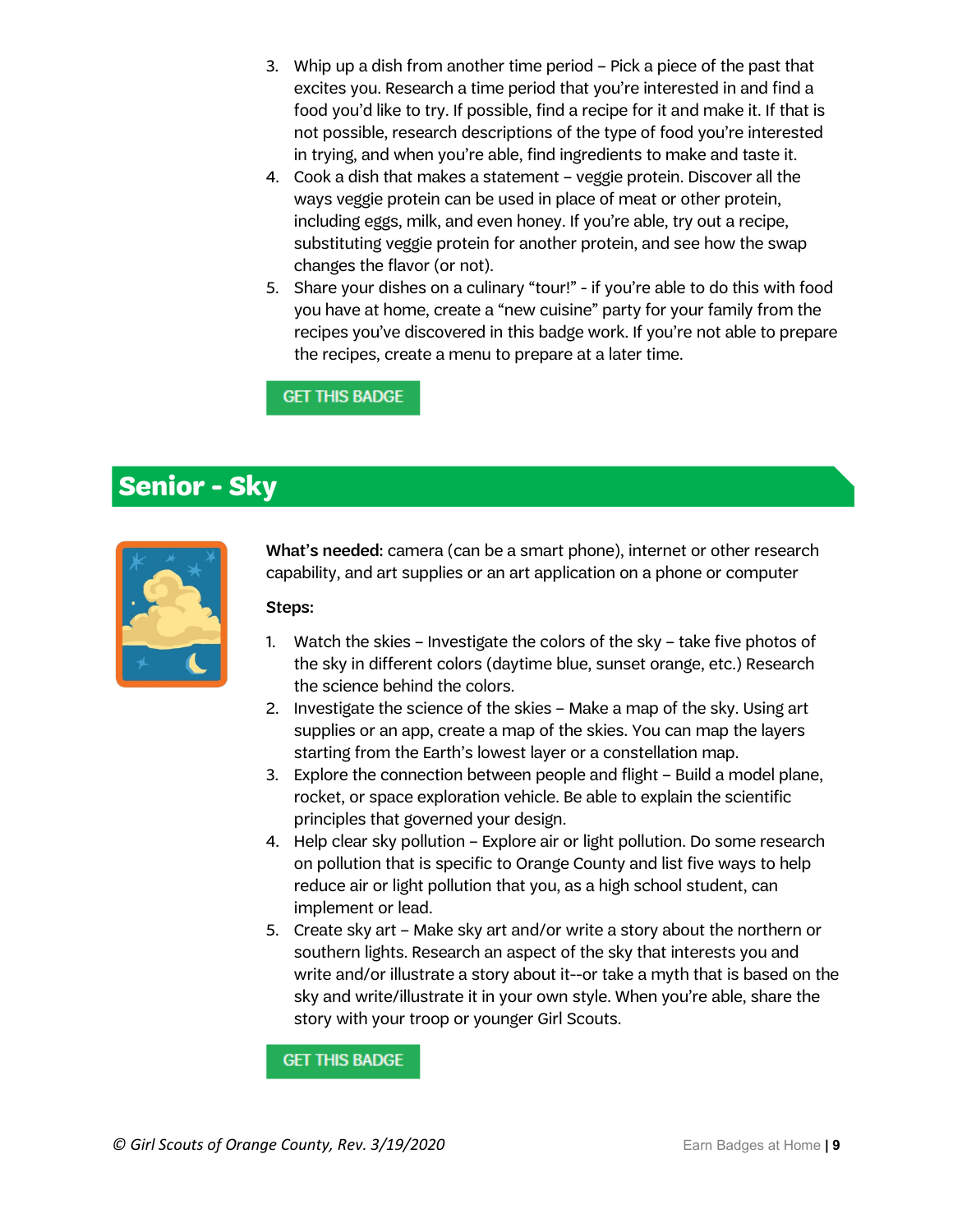### **Senior - Textile Artist**



What's needed: Internet or other research capability, fiber, or fabric materials.

#### Steps:

- 1. Choose your textile art Look into two different textile arts from other cultures. Research the types of textile arts and compare how they're similar and different, or how they've changed through the years.
- 2. Find your tools and materials Visit online stores that sell thread, yarn and fabric. If you have these items at home, get inspired by them and make a list of what you have one hand. Consider "upcycling" materials if you don't have fabric on hand.
- 3. Learn the basics Research online and decide on a technique you'd like to try. Find a tutorial video or other way to learn a new way to stitch, knit, crochet or sew.
- 4. Make something for everyday use Make something to wear, for your bedroom, or house. Or, make an accessory using techniques you've researched and tools and materials you have on hand.
- 5. Create a gift or item for a special occasion Make a gift or item for a special person, special occasion, or a charity using tools and materials you have and techniques you've learned.

**GET THIS BADGE** 

# **Senior - Collage Artist**



What's needed: a variety of paper and other items for collage (newspapers, ribbons, photos, wrapping paper, foil, wire, small items), glue, stiff pieces of cardboard, canvas or wood, and items that can be repurposed (see step 4). A digital art program is optional.

- 1. Explore collage Research collages. Search for collage examples and history. Discover which techniques are used and which you are attracted to.
- 2. Focus on composition Compose a collage using "cubomania" cut one image into squares and then rearrange the squares in any way you desire.
- 3. Create with color Create a collage using one color. Using just one color, put together a collage of varying items-- all in that color.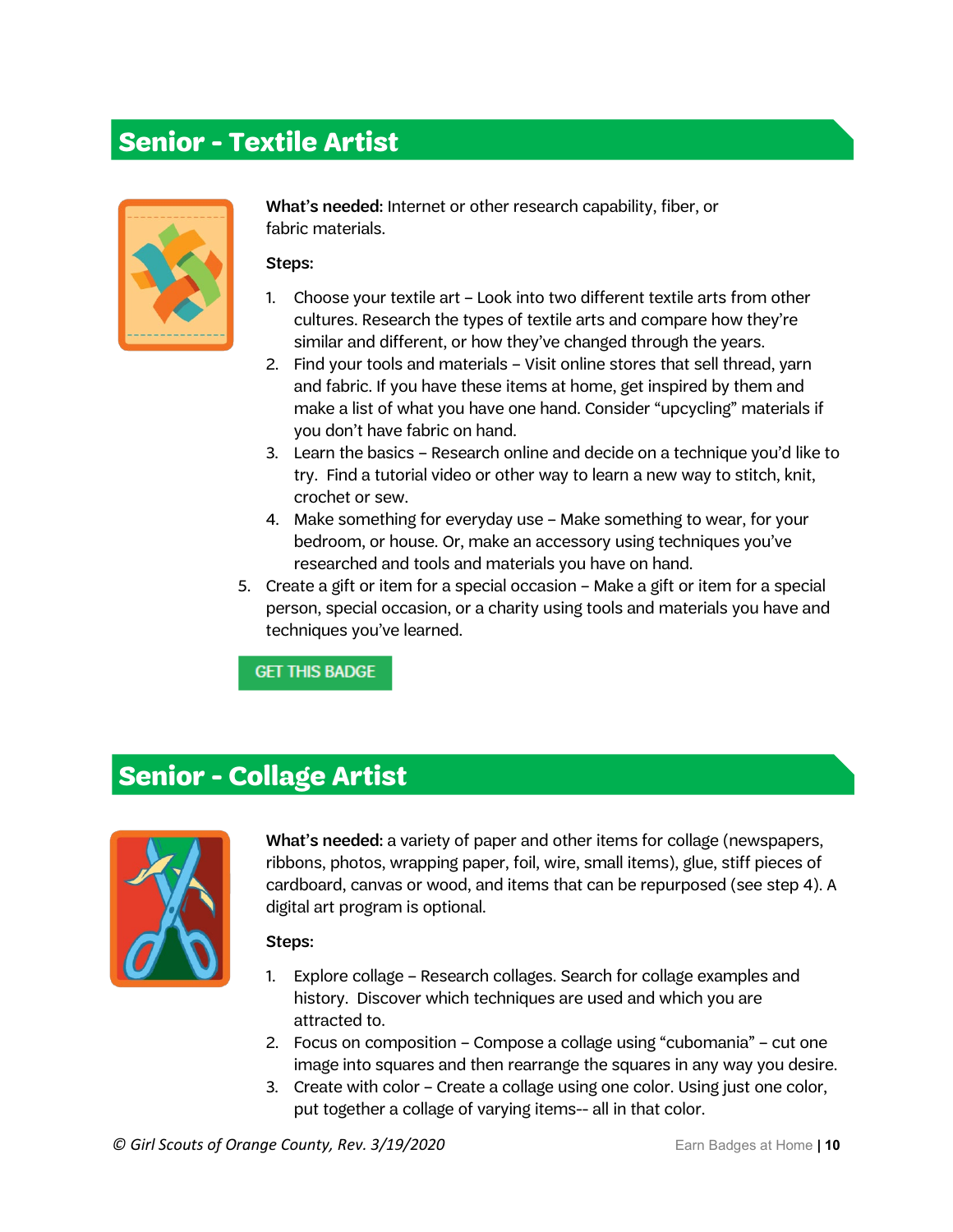- 4. Use found objects Cover an item (an old shoe, lampshade, piece of wood, or anything in the house or garage that your parents give you permission to "upcycle") with a collage.
- 5. Share a message Create a collage with an advocacy message. Pick something you're passionate about and create a collage to express your opinion. Share your collage with your friends or on social media (if approved by your parents).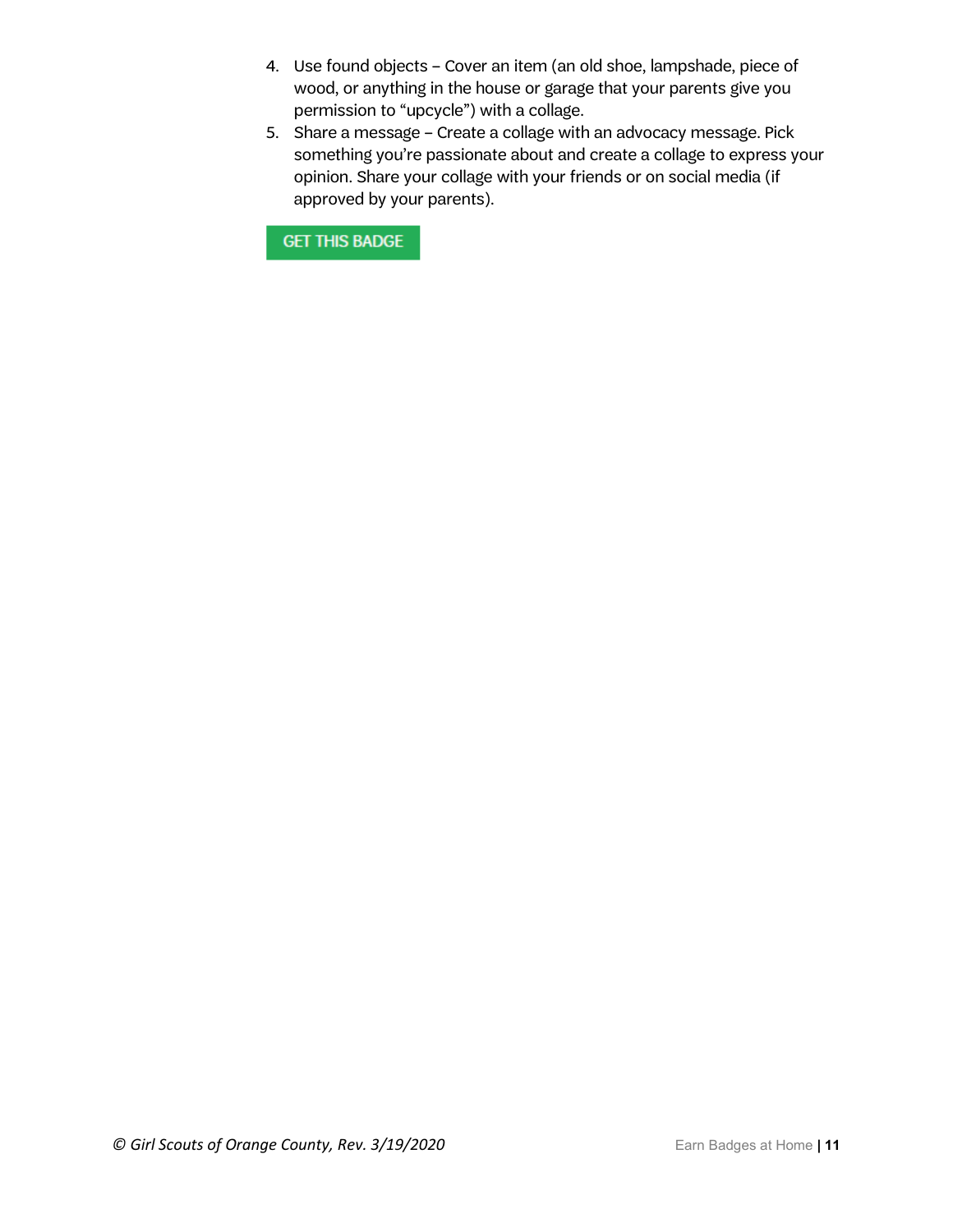### **Ambassador - On My Own**



What's needed: internet or other research capability, calculator.

#### Steps:

- 1. Plan for where you'll live Be chart smart. Create a map of the area you'd like to live – perhaps your future college dorm room or a neighborhood where you one day want to live. Do research on at least six available rooms or homes and find out the living expenses for each. Create a chart comparing the six rooms or homes you selected. Determine a monthly amount of money you would need to live there.
- 2. Plan for your daily needs Focus on your finances. Keep track of every personal item you use in a month. Include everything (not just items you buy), like toiletries, clothes, phone service, gas, etc. Once you've made your list, review with a parent or other adult. Add it all up and see what your monthly expenses are. Add this amount to the above housing costs.
- 3. Plan for having fun Treat yourself. Determine what a monthly treat would cost– a movie with friends, hobby supplies, or saving for an annual trip. Add this cost to the amount from steps one and two.
- 4. Plan for the unexpected Interview your network. Ask family and friends and do research to determine what type of unexpected expenses you might encounter. Make a list of these expenses and determine an average monthly cost (for example, new tires on your car might be \$600 or \$50 a month). Add the total of these expenses to the above.
- 5. Plan for sharing with others Plan for presents and charity. Determine how much money you need each year for gifts and charity, and divide that by 12. Add that cost to your amount above and you'll have an idea of the monthly budget needed for your situation.

### **GET THIS BADGE**

### **Ambassador - R & D**



What's needed: cookie or other product sales results, capability to do research and contact friends and family (can be phone, social media, etc.).

Steps:

1. Data is crucial to running a successful business. Analyze your cookie sale you just finished. How many cookies did you sell in booths, through friends, through family? If you didn't participate in the Girl Scout Cookie